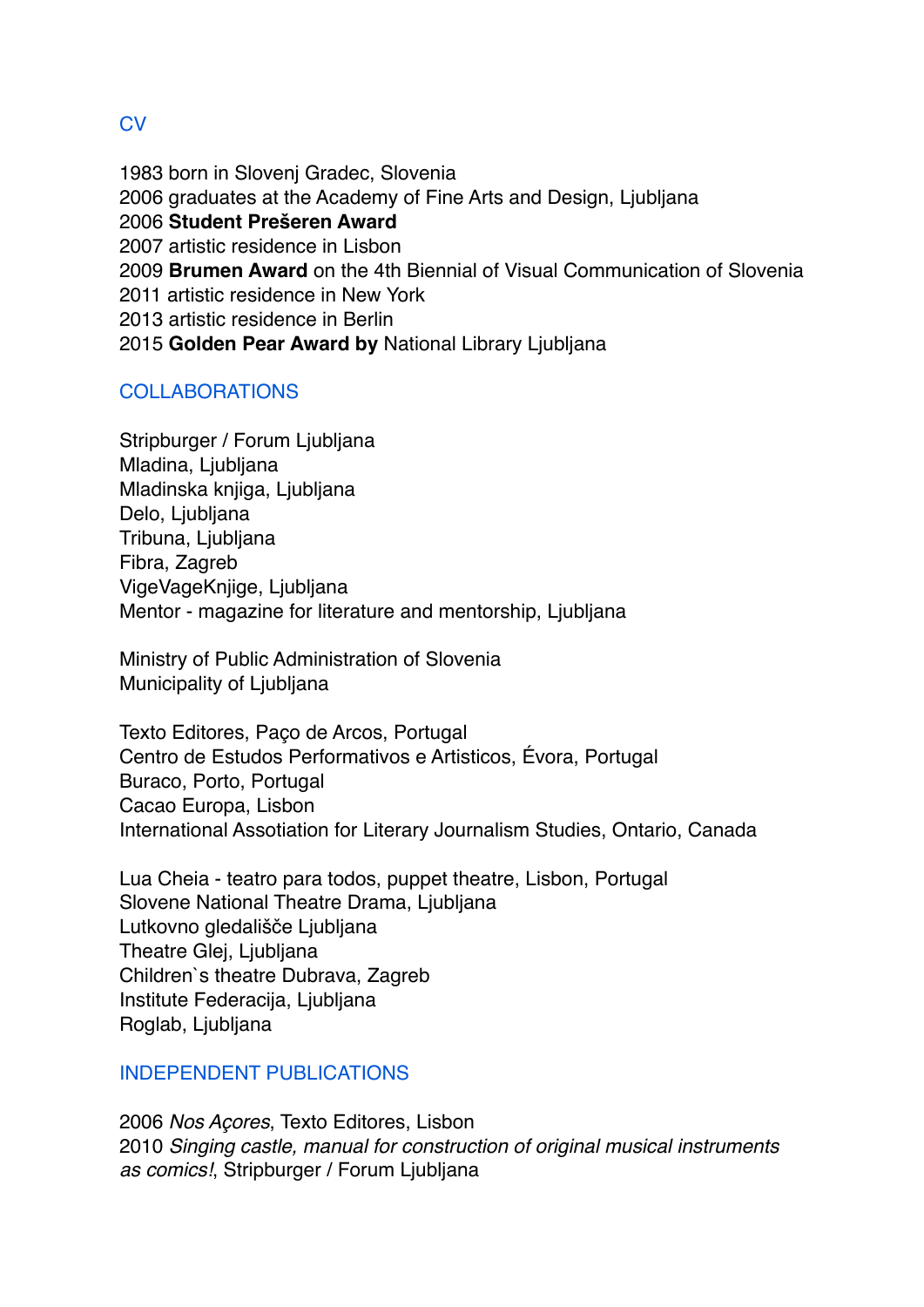2011 *Playground, mini manual for construction of original musical instruments as comics!*, Stripburger / Forum Ljubljana 2014 *The Flying Fox, The Beasties from Rezija as comics!*, Stripburger / Forum Ljubljana

### **EXHIBITIONS**

#### selected solo

2006 **Casa dos Açores, Lisbon**: Nos Açores

2010 **Coal Mining Museum of Slovenia**, Velenje: Artistic Aphorisms by Kaja A.

2010 **Institute for Art and Culture France Prešeren**, Ljubljana: To Teach And Entertain

2010 **Centre for Urban Culture Kino Šiška**, Ljubljana: Sounding Comics and Sweet Collages

2012 **festival of light Lighting Guerrilla**, Ljubljana: Shine\*n\*Fly

2013 national culture and congress centre **Cankarjev dom**, Ljubljana passage: Animal Farm #33

2013 **Malonioji 6 gallery**, Vilnius**:** Kaja A. and her animals

2013 **U3 - 7. Triennial of Contemporary Art of Slovenia, Museum of** 

**Contemporary Art**, Ljubljana: Heads Off!

2013 **Form / Design Center**, Malmö: Animal Farm

2014 **Studio Tommaseo**, Trieste: Long Live Comics!

2014 **Museum of Recent History Celje**: Sophia

#### selected group

2005 **Slovene Ethnographic Museum:** Flashes

2009 **28th Graphic Biennial of Slovenia,** Slovene Etnographic Museum: Greetings From Cartoania

2009 **gallery Velenje**: Technologies In Art (org. by Slovene Assotiation of Art Critics)

2009 **4th Biennial of Visual Communication of Slovenia**: Slovene Classics as comics!

2011 **Kabinett Passage, MuseumsQuartier Vienna:** Europe 1:20`000`000

2011 **City Art Gallery of Ljubljana**: Risba v stripu na Slovenskem

2013 **Museum Europäischer Kulturen Berlin**: ComixConnection 2013 **Premogovniški muzej Slovenije**, Velenje: Workburger, We All Work

# For Free!

2014 **Coastal Galleries - Loža**, Koper: Lust, Erogenous Body Between Aesthetics and Manifestation

2014 **Kibla Portal**, Maribor: Don`t be Affraid You Are The Best

2015 **Mota, Museum of Transitory Art**, Ljubljana: Ghostwritter